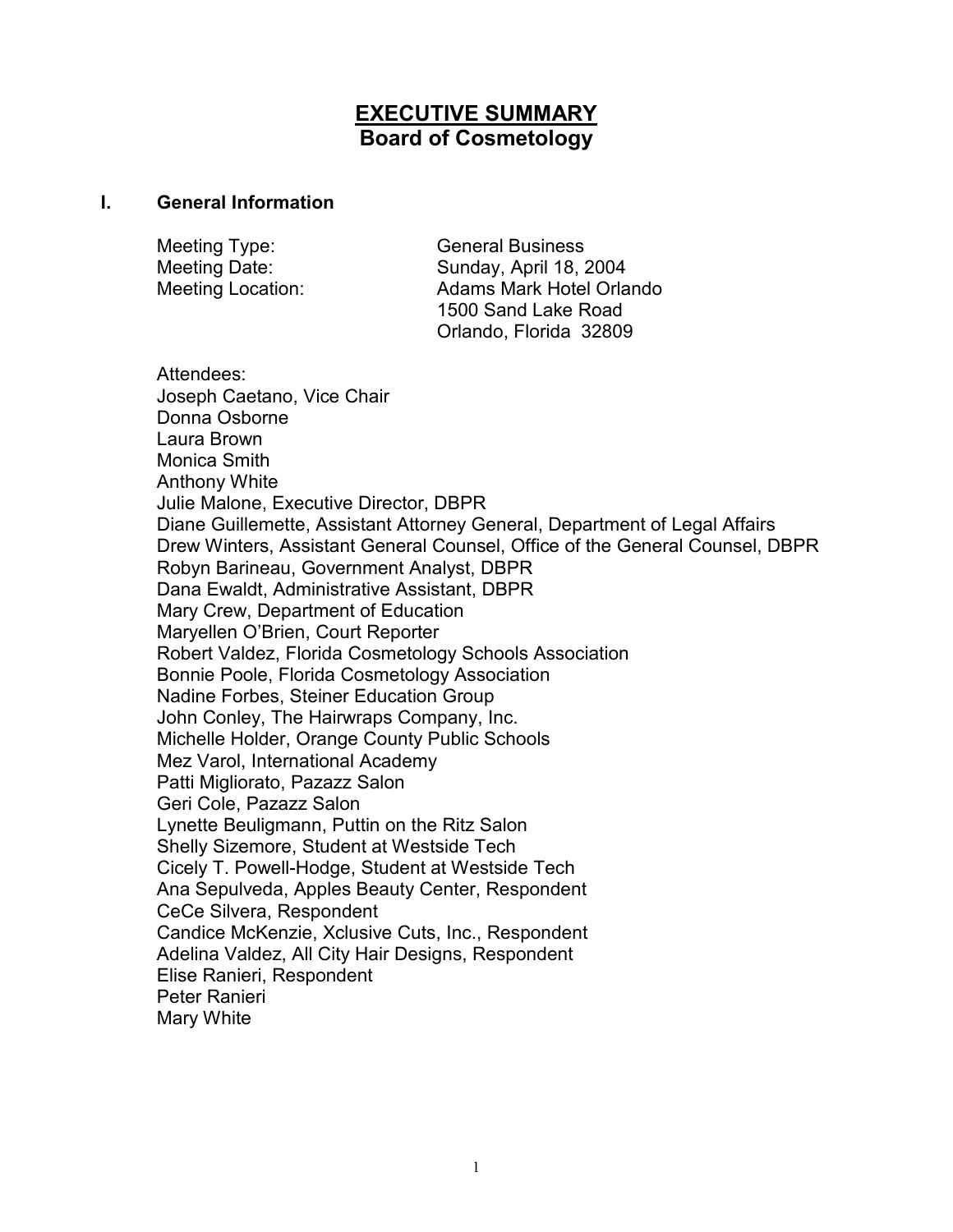#### **II. Major Issues/Actions**

- Vice Chair Joseph Caetano excused Chair Mary Blanco's absence from the board meeting
- The board considered the following matters: -28 disciplinary cases
	- -1 continuing education provider application
	- -15 continuing education course applications
	- -3 hair braiding course applications
	- -2 body wrapping course applications
	- -1 HIV/AIDS initial licensure course application
- Mr. Drew Winters, Assistant General Counsel, reported there are currently 175 cosmetology cases in the legal section
- Ms. Donna Osborne explained her proposal to increase nail curriculum hours from 240 to 500 hours and facial curriculum hours from 260 to 600 hours; requiring individuals to pass a state examination which results in licensure rather than registration; renaming manicure/pedicure/nail extension registrants to nail technicians and facial specialists to estheticians; and phasing out, over a three year period, current manicure/pedicure/nail extension registrants and facial specialists, requiring these registrants to pass the state examination to upgrade their registrations
- Ms. Osborne solicited assistance from the industry with these proposals
- Mr. Robert Valdez, Florida Cosmetology Schools Association, reminded the board about his handout distributed at the July 2003 board meeting creating a hair stylist license
- Mr. Valdez asked the board to leave their proposals open-ended, but specific, so as not to create a hardship on students who must work while attending school
- Ms. Mary Crew, Department of Education, supports increasing nail and facial curriculum hours but informed the board that increasing these hours would increase the cosmetology curriculum hours and would affect school occupational completion points and student funding
- Mr. Mez Varol, International Academy, asked that the industry be consulted when drafting this legislation and that license requirements such as those required by Oregon, Colorado and Nevada be considered
- Mr. Valdez asked that any legislative drafts be provided to interested parties prior to the next meeting
- Ms. Julie Malone, Executive Director, informed the board that there was no sweep of the board's operating or unlicensed activity accounts by the Legislature
- Ms. Malone informed the board that this statutory exemption requires that providers of hair braiding, body wrapping and hair wrapping courses only be approved by the board
- Ms. Malone updated the board with the legislation regarding CS/SB1530 and HB467 – Make-up Artists/MMA
- Chair Caetano indicated the Make-up Artists/MMA bill passed the House
- Ms. Bonnie Poole, Florida Cosmetology Association, says this legislation will deregulate the cosmetology industry and will become law July 1, 2004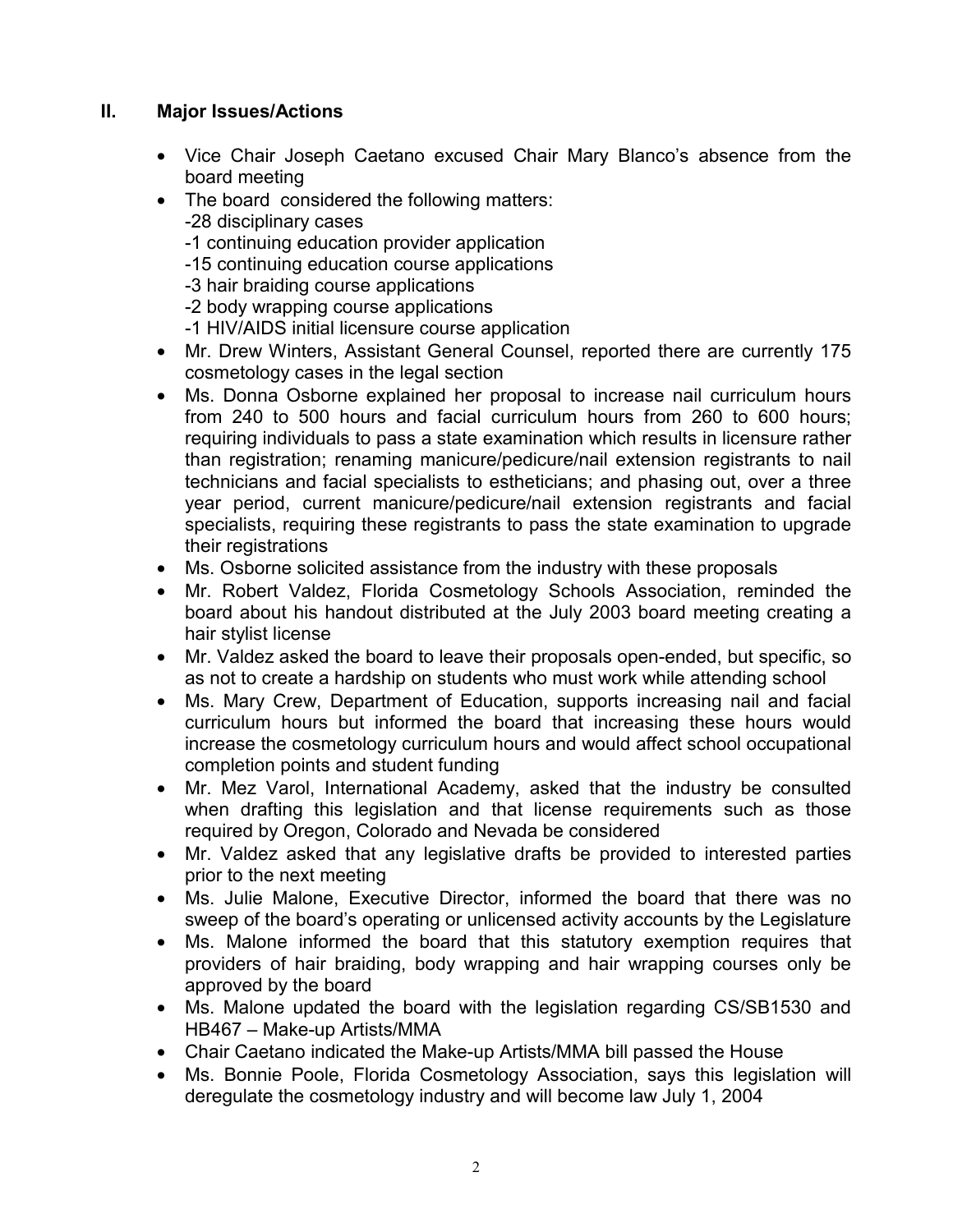- Ms. Poole added that this legislation does not address wedding planners, and the department will need more inspectors and investigators to police wedding planners
- Mr. Valdez mentioned that the Florida Cosmetology Schools Association was against this legislation but that he asked the department and the Governor's Film Commission to contact him to work toward a compromise
- Mr. Valdez stated that the legislation exempts qualified Florida productions and that the Home Shopping Network is not considered a qualified Florida production
- Ms. Lynette Beuligmann, Puttin on the Ritz, informed the board that this legislation endangers the public and licensees to unsanitary conditions and is discriminatory to licensees
- Ms. Malone updated the board with the legislation regarding SB2530 and HB1611 – Apprenticeship; she added that the Senate version is not currently moving and the House version has been amended deleting the creation of a cosmetology apprenticeship program
- The board agreed to amend Rule 61G5-24.006, F.A.C, to increase the reexamination fee paid to the department to \$23 and decrease the reexamination fee paid to the professional testing vendor to \$27
- Ms. Guillemette informed the board that the newly amended citation rules are now effective
- Ms. Guillemette gave a brief overview of the Domestic Violence Initiative sponsored by the Attorney General's Office
- The board agreed to mail the next newsletter to salons and post the newsletter on the board's web page and all following newsletters will only be posted on the web page
- The board agreed to conduct its next meeting to address the Petition for Waiver of Ms. Shannon Haas and Ms. Vicki Canto on Wednesday, June 30, 2004, and the next in-person board meeting will be conducted on Sunday, July 25, 2004, at 9 a.m., in Tampa, Florida

## **III. Legislation/Rule Promulgation**

- Ms. Guillemette and Ms. Osborne will work together on a legislative proposal regarding nail and facial specialties
- Mrs. Laura Brown asked that the following initiatives be placed on the July agenda for discussion and possible pursuit during the 2005 legislative session: cosmetology definitions, reciprocity, and license numbers in advertisements
- The board agreed to amend Rule 61G5-24.006, F.A.C, to increase the reexamination fee paid to the department to \$23 and decrease the reexamination fee paid to the professional testing vendor to \$27
- Ms. Guillemette will notice for rule development the rules relating to hair braiding, body wrapping, and hair wrapping courses for discussion at the next board meeting